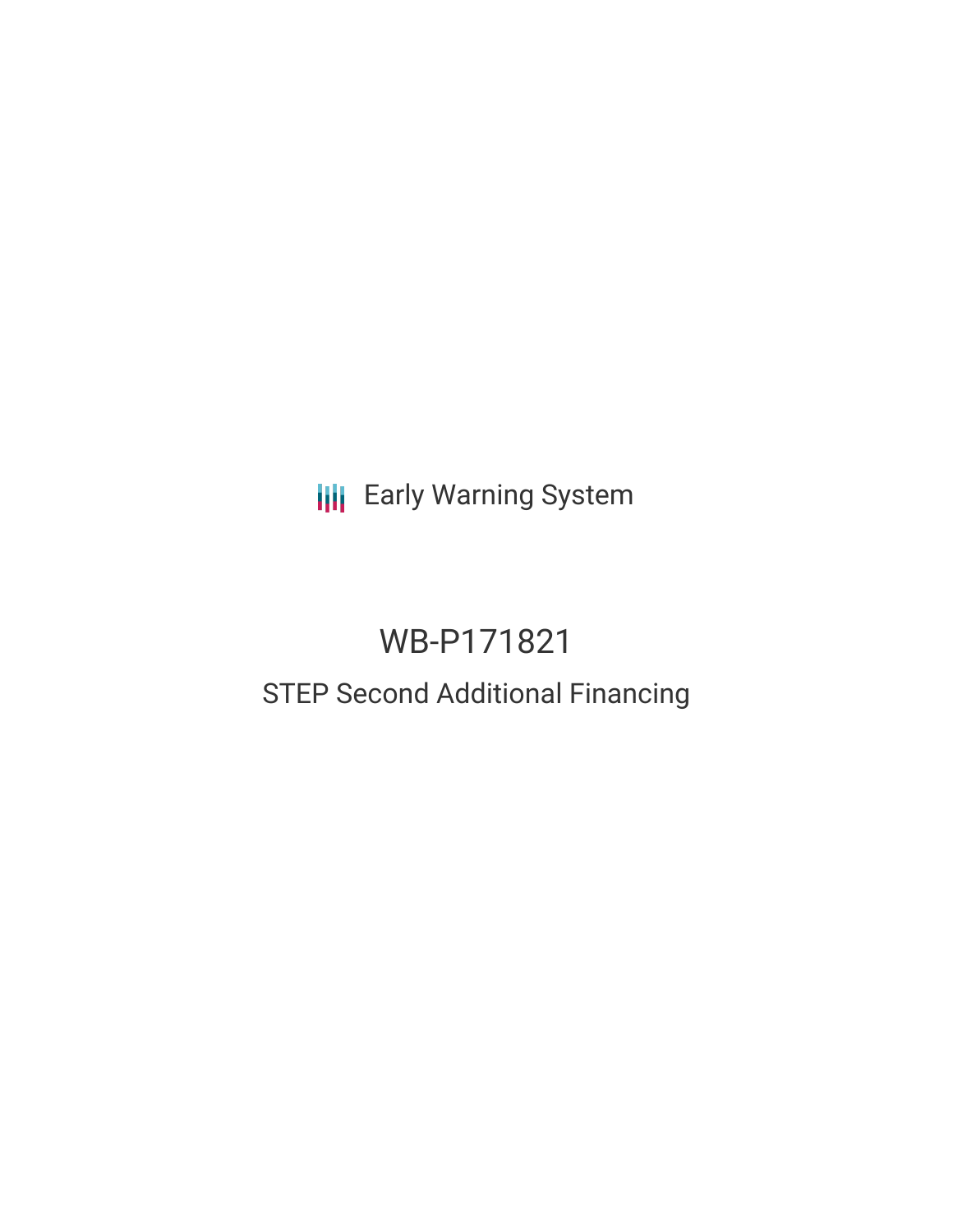## **Quick Facts**

| <b>Countries</b>               | Congo, Democratic Republic of |
|--------------------------------|-------------------------------|
| <b>Financial Institutions</b>  | World Bank (WB)               |
| <b>Status</b>                  | Proposed                      |
| <b>Bank Risk Rating</b>        | U                             |
| <b>Voting Date</b>             | 2020-04-29                    |
| <b>Borrower</b>                | Democratic Republic of Congo  |
| <b>Sectors</b>                 | Humanitarian Response         |
| <b>Investment Amount (USD)</b> | \$445,00 million              |
| <b>Project Cost (USD)</b>      | \$445.00 million              |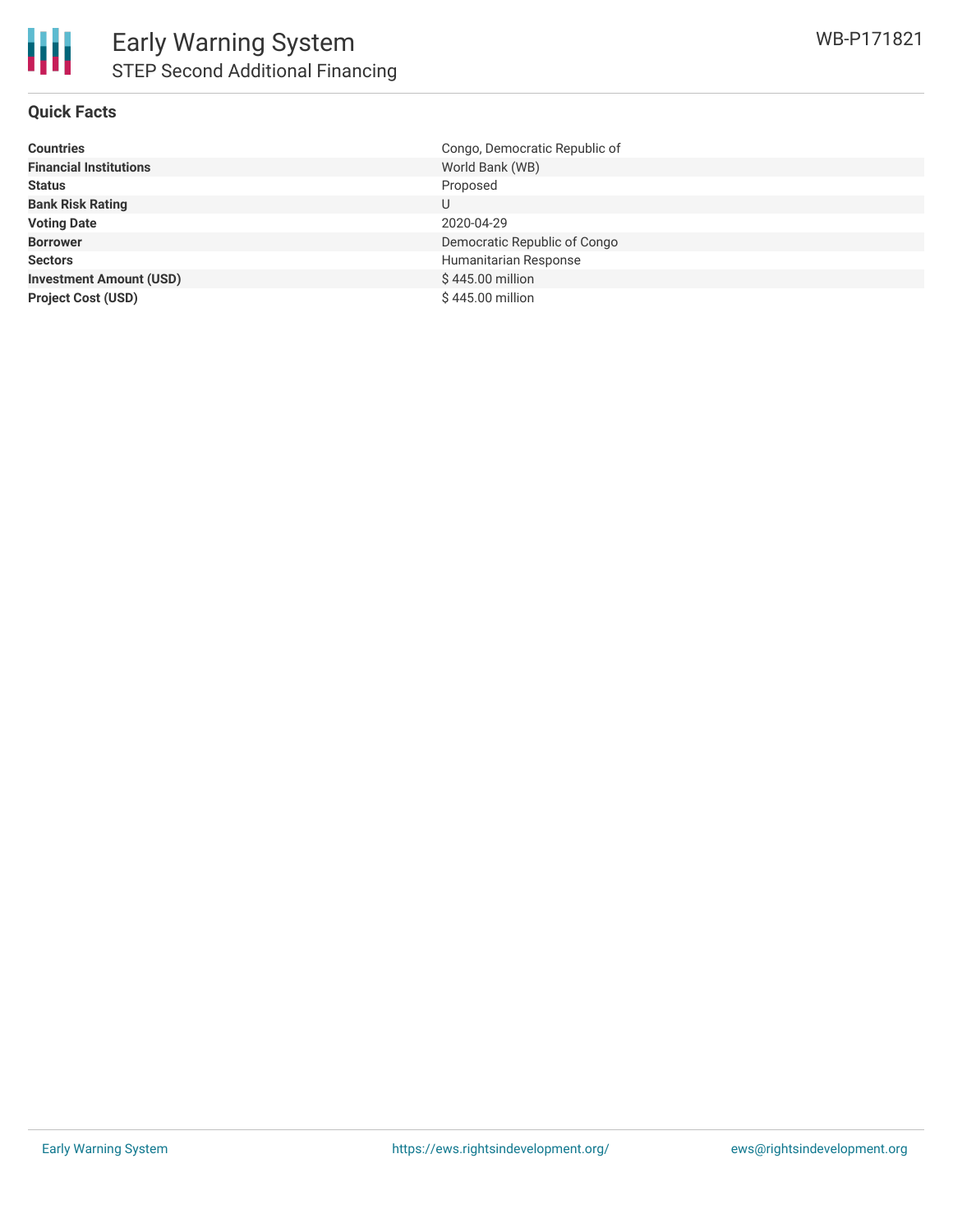

# **Project Description**

The project development objective is to improve access to livelihoods and socio-economic infrastructure in vulnerable communitiesin the eastern provinces of DRC.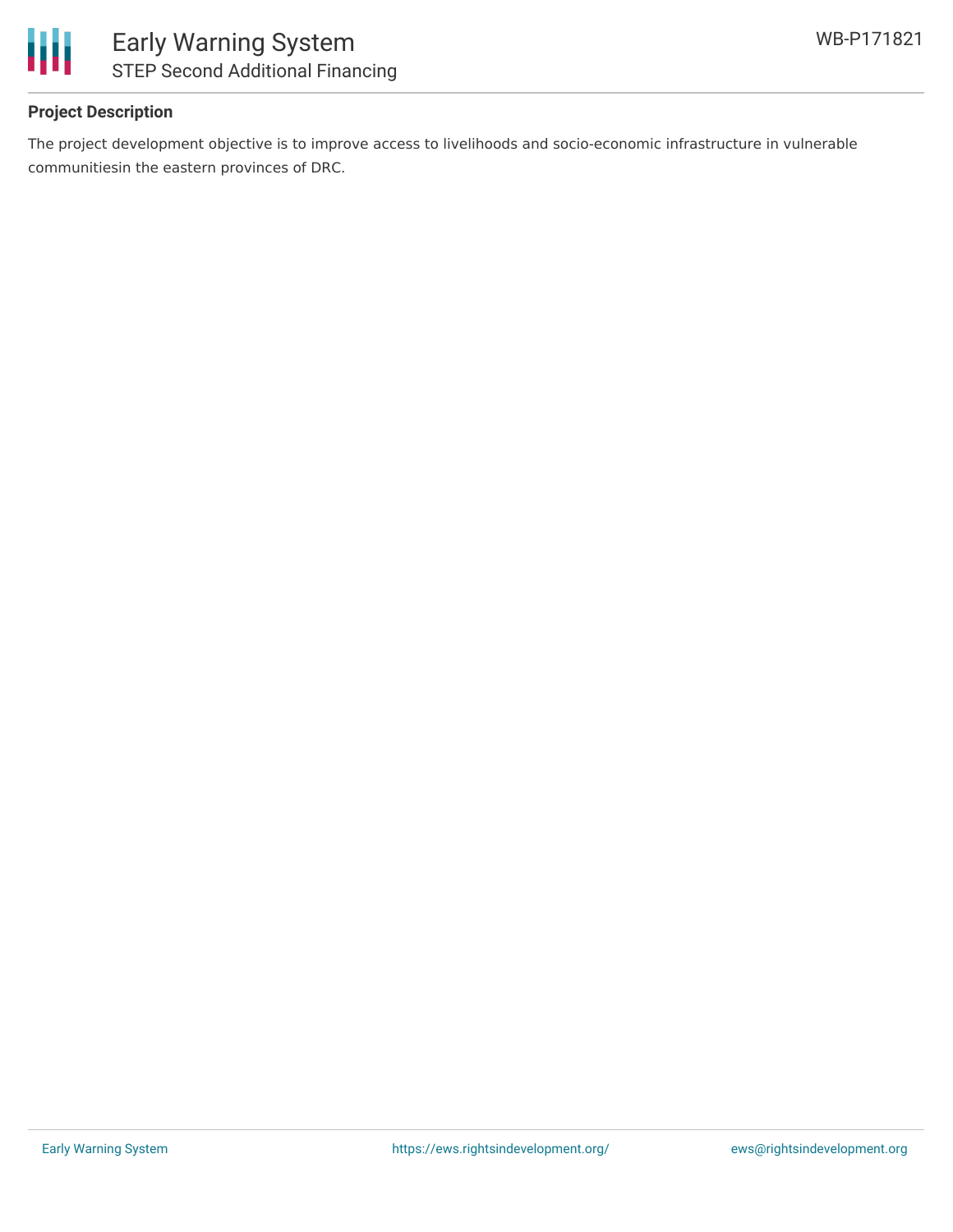### **Investment Description**

World Bank (WB)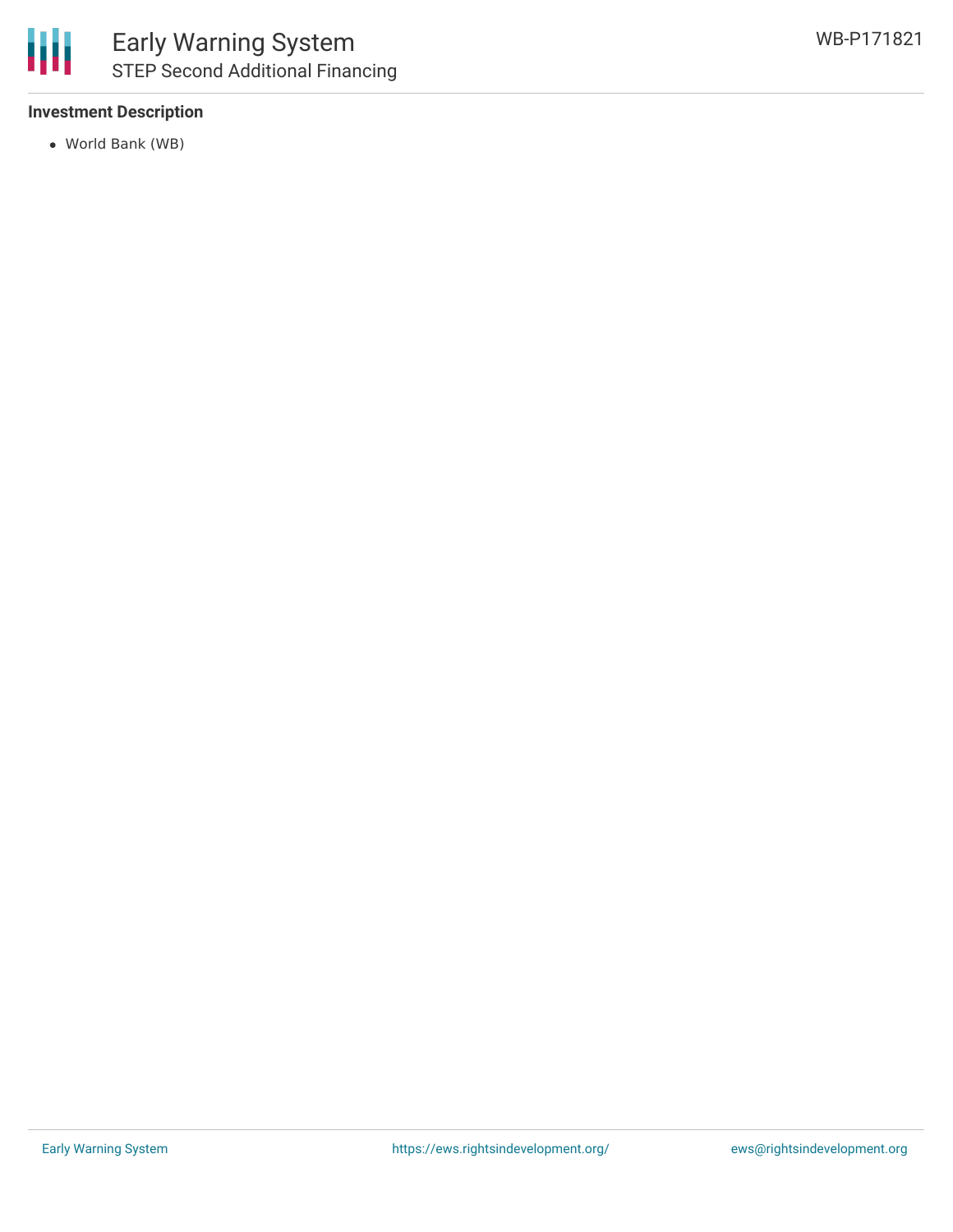

### **Contact Information**

Democratic Republic of Congo Honore Tshiyoyo Cellule de coordination des projets minfinrdc@micronet.cd

ACCOUNTABILITY MECHANISM OF WORLD BANK

The World Bank Inspection Panel is the independent complaint mechanism and fact-finding body for people who believe they are likely to be, or have been, adversely affected by a World Bank-financed project. If you submit a complaint to the Inspection Panel, they may investigate to assess whether the World Bank is following its own policies and procedures for preventing harm to people or the environment. You can contact the Inspection Panel or submit a complaint by emailing ipanel@worldbank.org. You can learn more about the Inspection Panel and how to file a complaint at:

http://ewebapps.worldbank.org/apps/ip/Pages/Home.aspx.